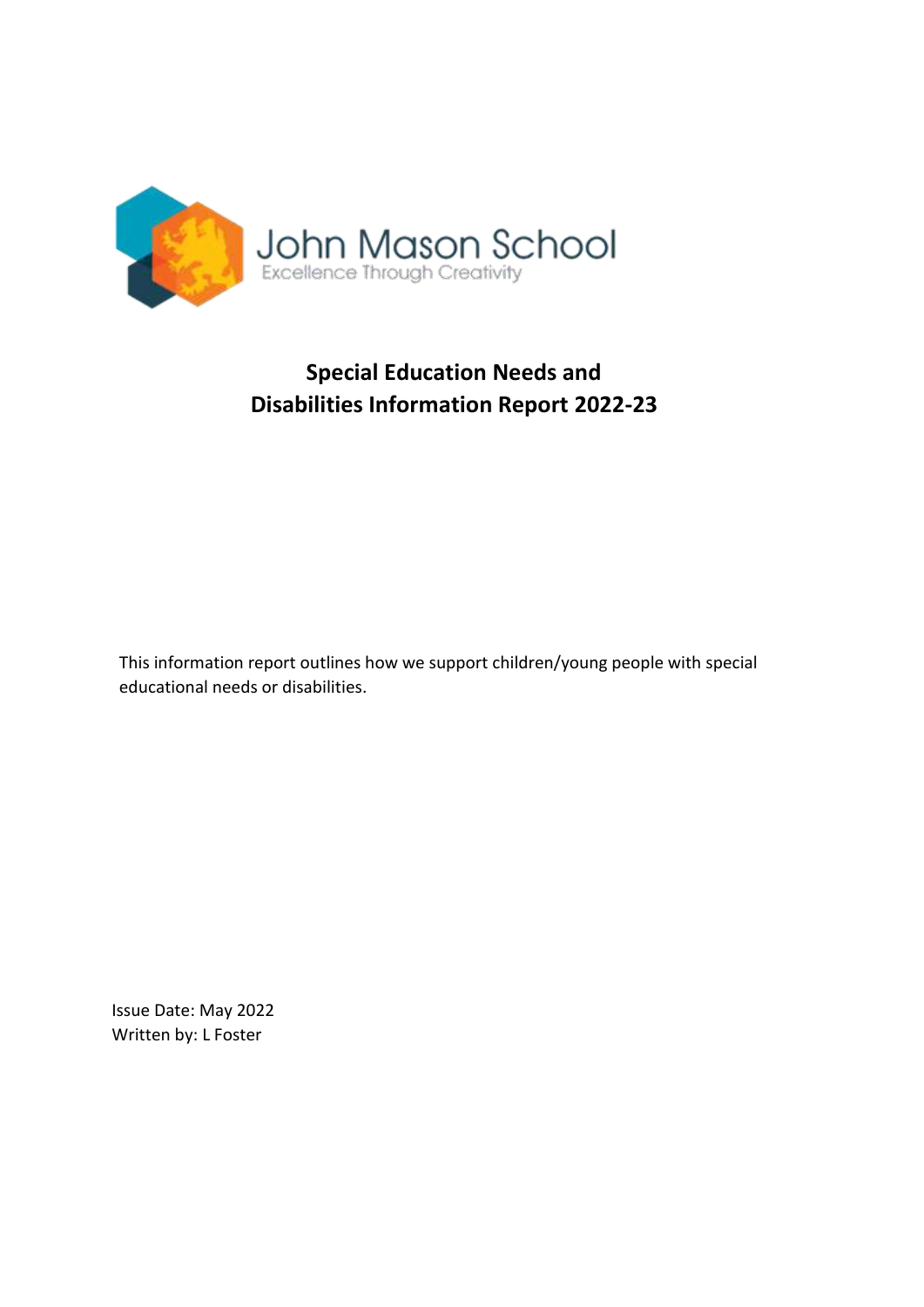## **Contents**

| Vision and School Information                               | $\overline{2}$ |
|-------------------------------------------------------------|----------------|
| Definitions and Identification of Needs                     | 3              |
| The support we offer to children and young people with SEND | 5              |
| Resources and provision                                     | $\overline{7}$ |
| <b>Communicating with Parents</b>                           | 8              |
| Wider inclusion of children with SEND                       | 9              |
| Evaluation of provision and communicating concerns          | 11             |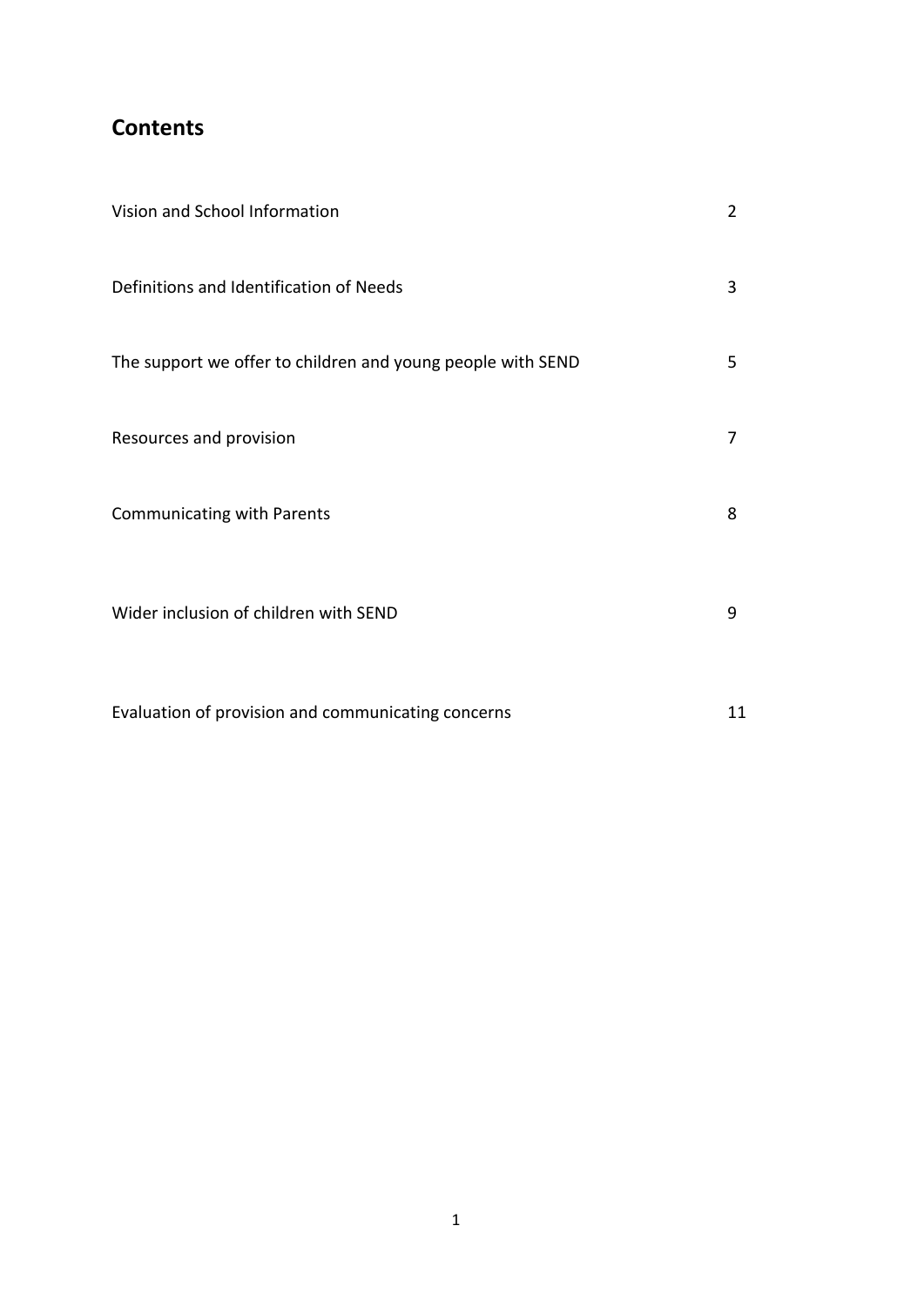## **Vision and school information**

### **Our vision and how we hope to achieve it**

John Mason School is an inclusive mainstream school. We value all our students and encourage all learners to strive to achieve their potential. The school is committed to making the principles of the SEND Code of Practice (2015) a reality: to this end all children and young people are entitled to a fully inclusive education within the mainstream curriculum that enables them to make progress so that they achieve their best, become confident individuals living fulfilling lives, and make a successful transition into adulthood. This means meeting their educational, personal and social needs by:

- identifying and assessing pupils needs and monitoring their progress;
- ensuring pupils have access to a broad and balanced curriculum, access to the wider curriculum and enrichment opportunities;
- supporting the development of appropriate teaching and learning skills within the classroom;
- raising the confidence and self-esteem of all pupils;
- recognising strengths and celebrating achievements;
- recognising and respecting everyone's differences;
- developing literacy, language, communication, numeracy and learning skills and independence for all pupils;
- raising expectations enabling pupils to have the highest possible achievement and accreditation;
- preparing pupils for the world of work and life after school;
- ensuring that governors, parents, all school staff and outside agencies play a full role in supporting these pupils.

### **Type of school**

We are a mixed secondary school for ages 11-18. We do not have any additionally resourced SEN provision.

### **Our Ofsted judgement**

In May 2019 the school was judged to be Good by Ofsted.

### **Our SEND register**

In September 2021 there are 24 pupils with Education, Health and Care Plans on our SEND register. There are 197 pupils who have been identified as requiring additional support (SEN Support).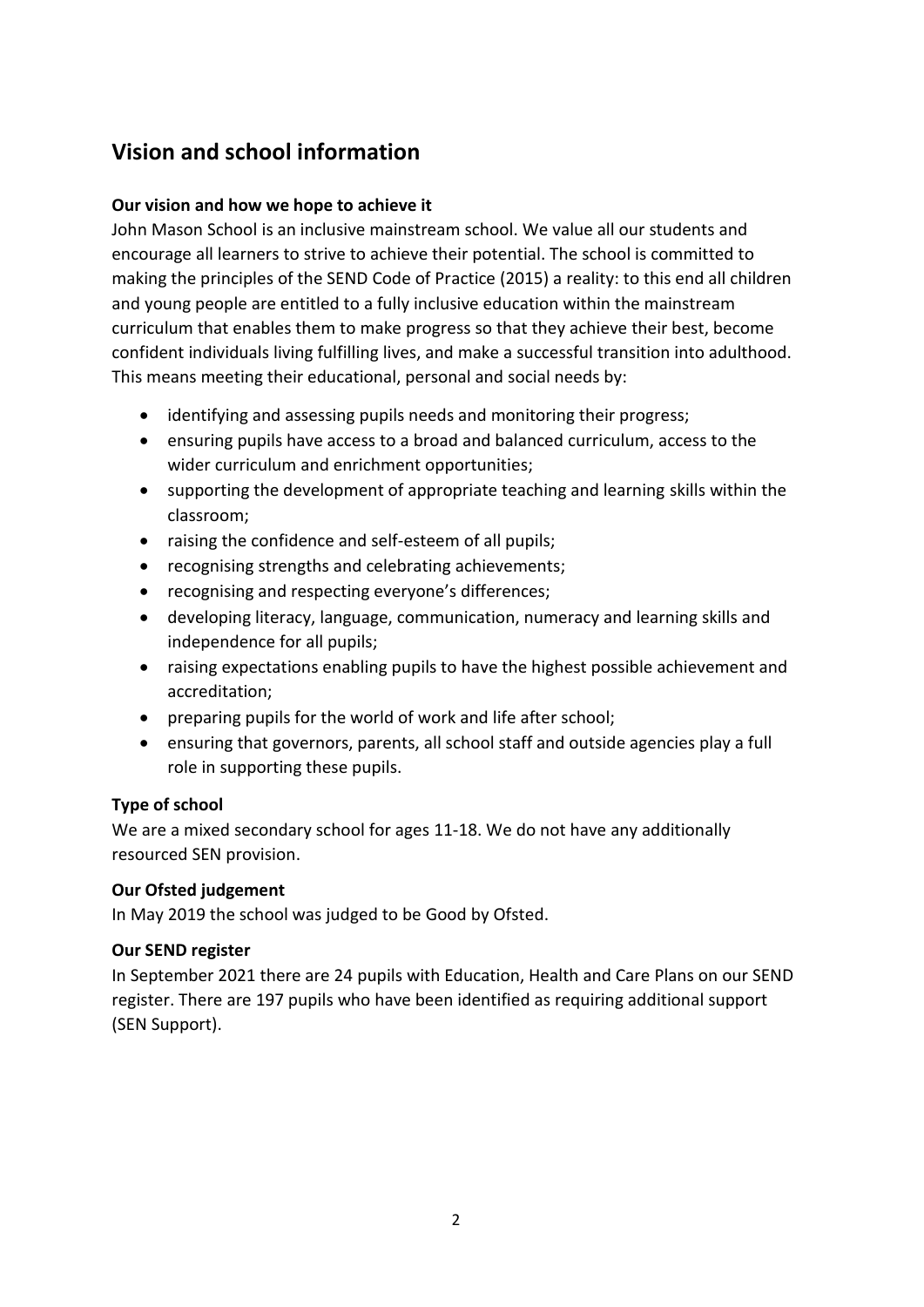## **Definitions and Identification of Needs**

### **Definitions we use for SEND**

At our school we use the definition for SEND from the SEND Code of Practice (2015).

'A child or young person has special educational needs if he or she has a learning difficulty or disability which calls for special educational provision to be made for him or her. A learning difficulty or disability is a significantly greater difficulty in learning than the majority of others of the same age. Special educational provision means educational or training provision that is additional to, or different from, that made generally for others of the same age in a mainstream setting in England.'

We currently provide for students with needs in one or more of the four areas:

- Communication and interaction,
- Cognition and learning,
- Social, emotional and mental health,
- Sensory and/ or physical.

## **How we know if a child/young person has special educational needs**

We aim to identify children and young people with SEND and to assess their individual needs. To fulfil this aim the school will have regard to the procedures laid down in the SEND Code of Practice (2015). There are two main methods of identification of pupils with special needs:

- identification and referral at the primary/secondary transfer stage
- referral by teaching staff, parents and outside agencies throughout the age range

The SEND transition team and Year 7 team screen all new entrants by interviewing them, visiting their primary schools and collating information from their primary records. From these meetings, the transition team will prepare a pupil passport and share with all staff. All teachers are responsible for monitoring the special educational needs of the pupils in their class and using the passports to inform their planning. We make use of KS2 scaled scores and other prior data to help early identification in Year 7. We also complete a reading test, a Mathematics baseline test and CATs baseline tests when students arrive with us in Year 7. From this information those children who have been highlighted as having Special Education Needs are assessed in order to identify their specific needs and ascertain the level of support required.

We will follow the graduated approach and the four-part cycle of assess, plan, do, review. The SENCo and Learning Support department will carry out a clear analysis of the pupil's needs. This will draw on:

- Class teachers assessment and experience of the pupil
- Their previous progress and attainment and behaviour
- Termly data and reports
- Other teachers' assessments, where relevant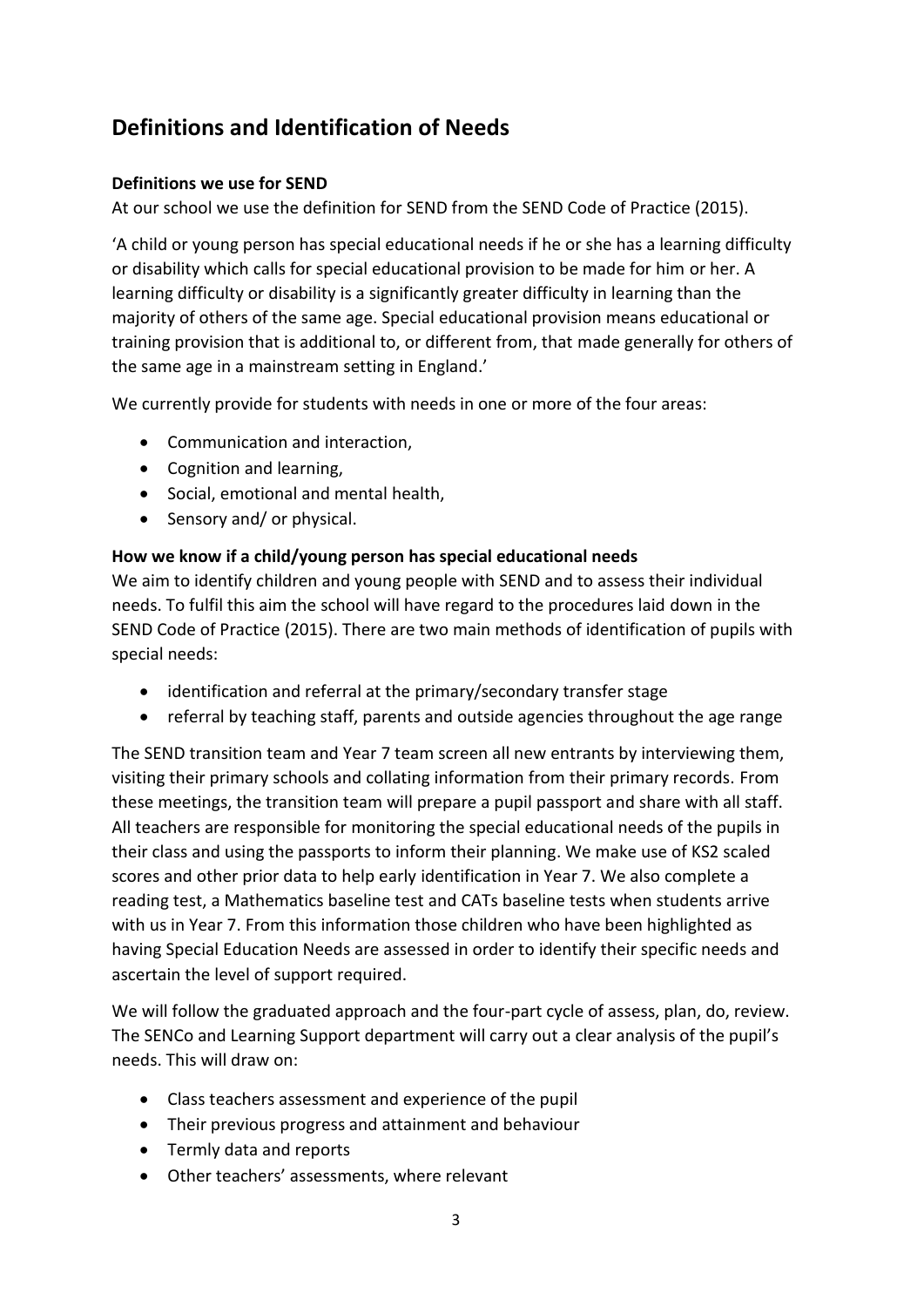- The individual's development in comparison to their peers and national data
- The views and experience of parents
- The pupil's own views
- Advice from external support services, if relevant

The assessment will be reviewed regularly. All teachers and support staff who work with the pupil will be made aware of their needs, the outcomes sought, the support provided, and any teaching strategies or approaches that are required; these support plans are available in our schools secure system. We will regularly review the effectiveness of the support and interventions and their impact on the pupil's progress.

Pupils who have previously had additional SEND support and no longer need that support will be monitored carefully and their progress checked regularly to see if any support needs reinstating.

### **How we give pupils/ young people a voice**

Student voice is a fundamental part of the school's ethos and permeates all that we aim to achieve. In their own annual review meetings, students are at the centre of the process and attend all of the meetings. They are encouraged to reflect on and talk about their learning experiences and ambitions using visual and digital aids as a support, and as they progress through the school increasingly set their own targets. Students are encouraged to talk about their needs with their teachers. We complete learning surveys via our joint practice development programme (JPD) with pupils at least bi-annually to ensure a range of voices from children on the SEND register contribute to information sharing with teachers.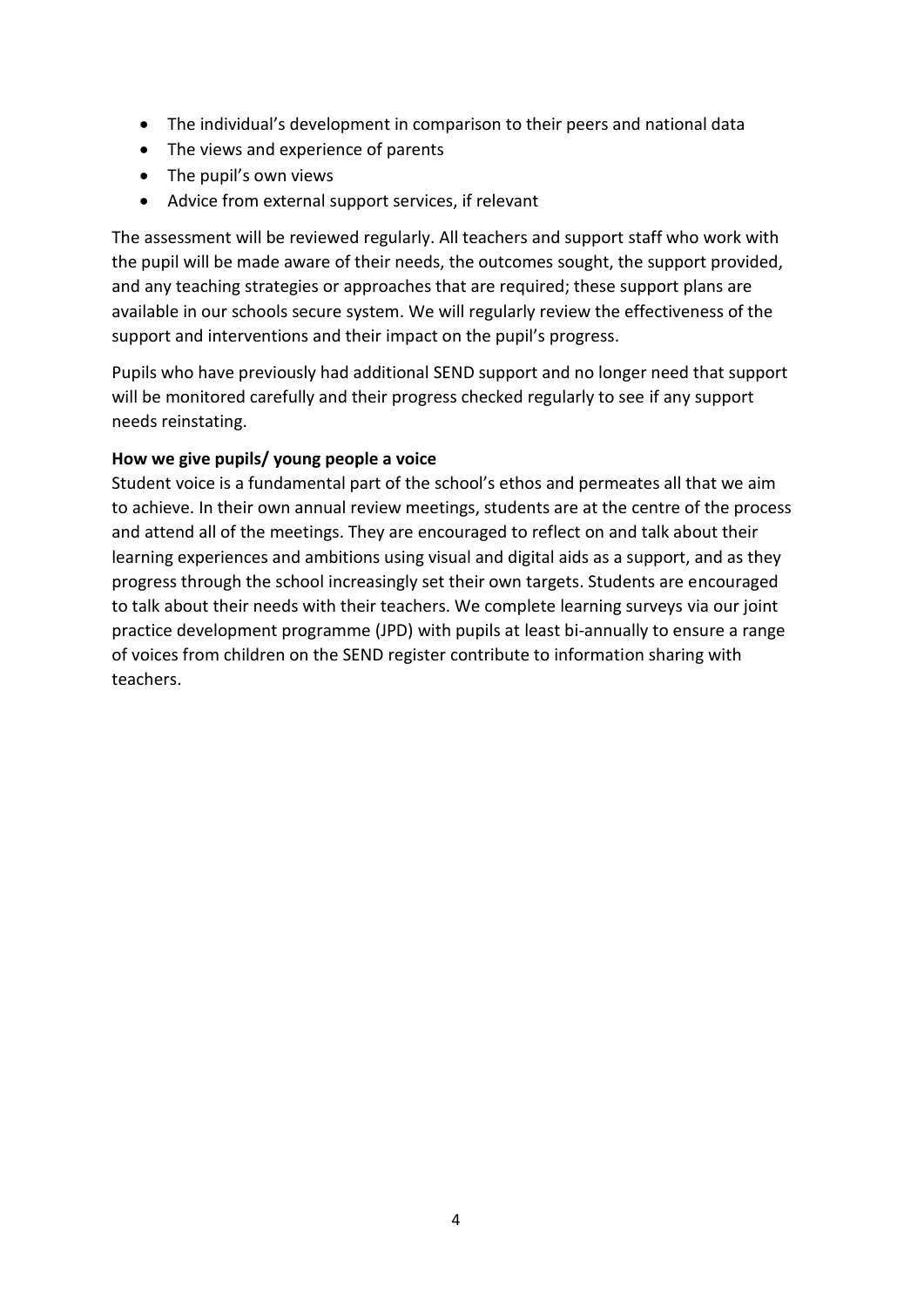## **The support we offer to children and young people with SEND**

### **What we do to help children/ young people with special educational needs**

At John Mason we believe that all pupils' learning needs will first be met through the high quality teaching delivered by their subject teachers within the mainstream classroom. This means that teachers take into account the learning needs of all students and differentiate lessons to match the learning needs of their students. We provide training for teachers in how to meet the needs of particular learners and train teachers in inclusive classroom strategies. We believe that additional intervention and support cannot compensate for a lack of good quality teaching.

We have a team of highly skilled teaching assistants who support in lessons across the curriculum. The number of supported lessons in the classroom is allocated according to the needs of the pupil. Our Teaching Assistants will know all of the named pupils who may require extra support in a lesson, but are not constrained by this list. Teaching Assistants offer dynamic support that allows the teacher capacity to provide effective quality first teaching. Teaching Assistants are asked not to sit by the side of one pupil, unless this is needed to meet the child's specific needs, and instead to check in with them and support them within the class but also work with others in a helicopter-style approach, as recommended by the Education Endowment Fund (EEF) strategies for effective use of TAs in the classroom.

Each individual pupil has a SEND Profile (called a Pupil Passport) which is drawn up by the Key SEND worker, usually their tutor or Key TA; and identifies their needs and support strategies. The SEND key worker will discuss the child's progress with their parents/carers at the Parents' Key Worker meetings.

In addition to in-class support, some pupils may need to work in small groups, outside the mainstream class for short term interventions.

Provision at this stage may also include support and advice from other agencies e.g. Educational Psychologist, Speech and Language Therapist, Occupational Therapist, School Nurse, School Counsellor, Autism Specialist, Sensory Impairment Adviser or other specialists. There will be a meeting bringing together the student, their parents and all professionals involved, where particular concern is raised and subsequent reviews put into place. These meetings will determine how student's needs are being met and what further support is needed.

If a child is being offered an alternative curriculum parents will be informed through meetings, phone calls or letters.

Teaching and learning strategies, progress and academic targets are reviewed termly. External agencies and specialists may also review the progress of students on their caseload and adapt their planning accordingly.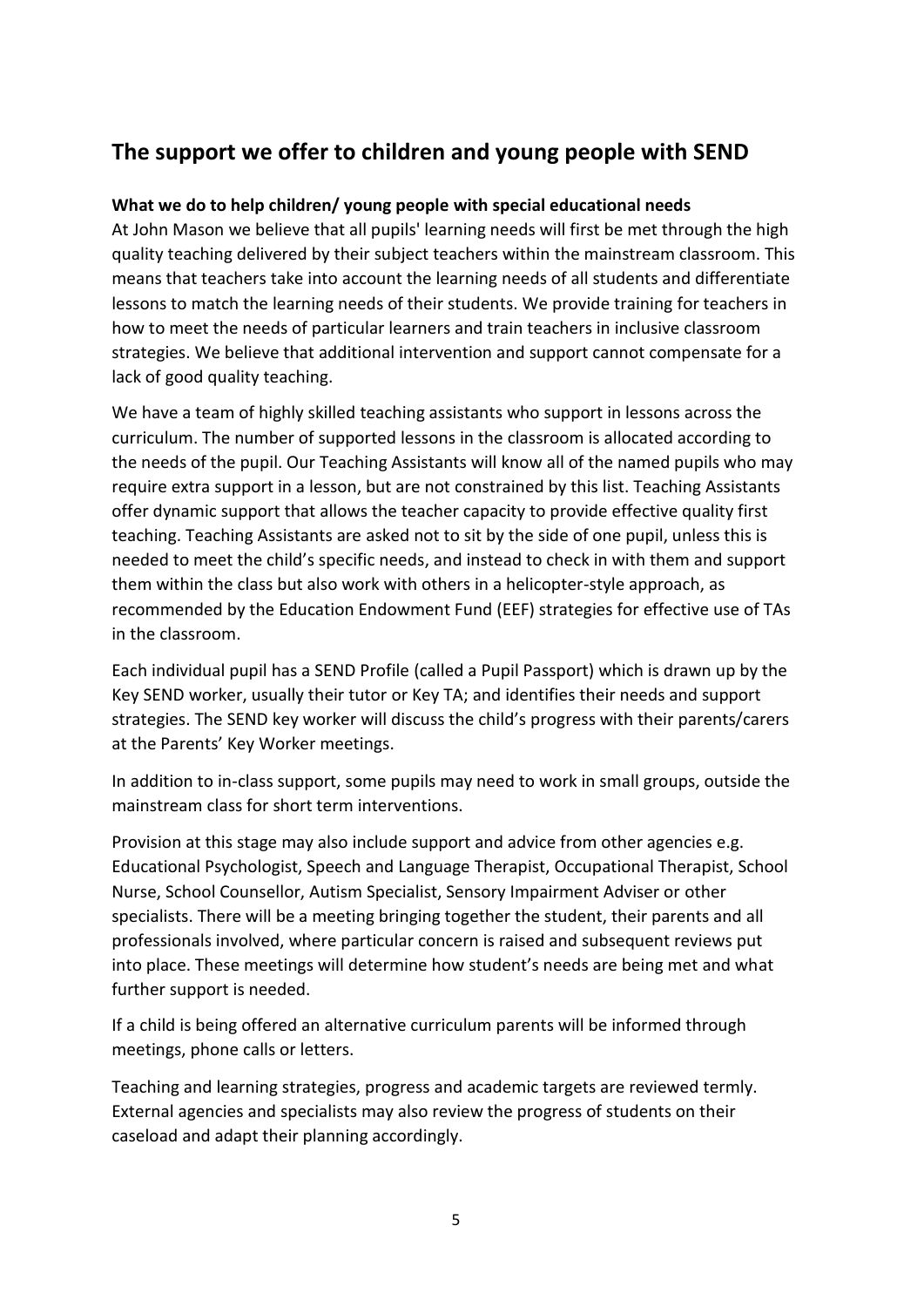#### **How we adapt our teaching for children/ young people with special educational needs**

We believe that the learning needs of all students will first and best be met through the high-quality teaching delivered by mainstream subject teachers in mixed ability or classes grouped by ability setting. We have a strong focus on inclusive strategies and using prior attainment to inform planning. We provide all teachers with information about the learning needs of individual students with special educational needs or disabilities, along with strategies they might use to ensure that these students can access the learning and are fully included in every lesson via their pupil passport. Teachers make sure that all students can access their lessons by ensuring that the activities are appropriate to their academic level and any particular additional needs. Subject teachers plan lessons to include all students in their class and they provide differentiated/scaffolded materials for class work and homework when necessary. Differentiated material is evident and visible on subject schemes of work and lesson plans.

In a small number of cases, it might be appropriate to provide additional, small group interventions in addition to the mainstream curriculum. These alternative packages are bespoke and agreed with all parties and reviewed regularly.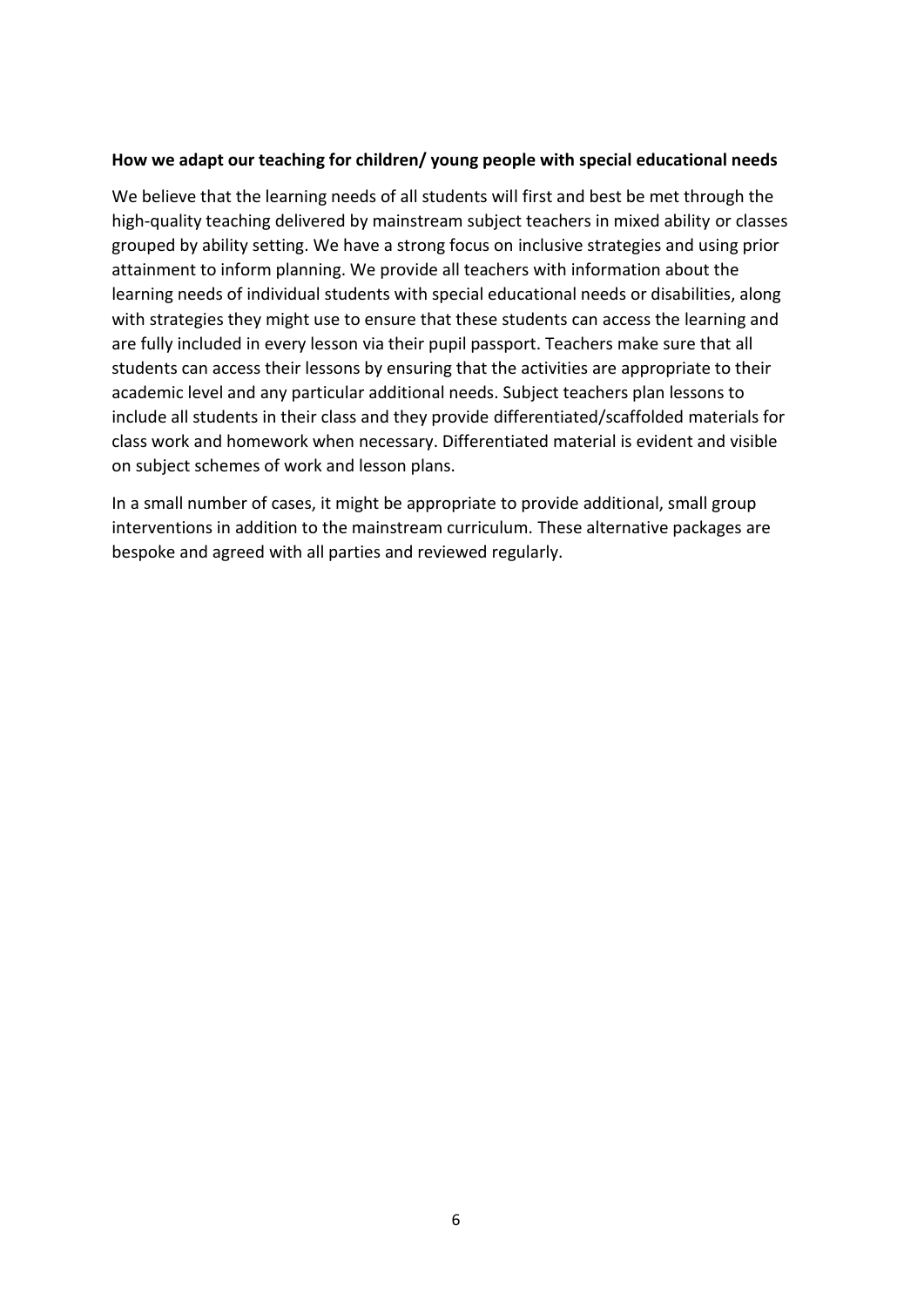## **Resources and Provision**

## **How we decide what resources we can give to a child/ young person with special educational needs**

The school receives top up funding for students with Education, Health and Care Plans from the local authority and resources for individual students will be allocated according to their need. In addition the school ring fences funding to spend on children with additional needs. This money is spent on a range of interventions to support inclusion. This includes, but is not limited to: therapeutic interventions, school counselling and emotional wellbeing therapy and other extended services. This funding for additional support provides for teaching assistants.

The budget allocated to students is used as cost-effectively as possible to support the students with SEND.

Staffing is as follows: there are 9 full time Teaching Assistants: 1 of whom is a Higher Level Teaching Assistant, who work with pupils with SEND in the school. In addition we have an SEND Manger and an Inclusion Support Worker. There is also a part time SEN administrator working within the team.

Teachers, students and parents are all made aware of the Key Worker responsible for the pupil concerned and feedback on their day to day and longer term needs is welcomed and called upon regularly. Parents and carers of students with EHCPs/ statements are present at person-centred annual review meetings, and along with the student, will contribute their views on the effectiveness of support for the student.

Feedback on our general performance for students with SEND is sought through the whole school self-evaluation process and the findings feed into the annual School and Faculty Improvement Planning.

### **The training our staff have had or are getting**

Our team has had training in the areas of Autism, Visual Impairment, Hearing Impairment, Speech and Language, Trauma Training, Assessment for Learning, Manual Handling, Literacy, Numeracy and Phonics. The team have a regular in-house training session with our Teaching and Learning Assistant Head teacher. We hold whole school training sessions and small workshops for mainstream teachers to look at specific areas for development depending on the needs of our students each year. The Learning Support Faculty contributes to the learning groups for teachers and TAs. Each TA is aligned to a faculty to aid planning in subject specialisms.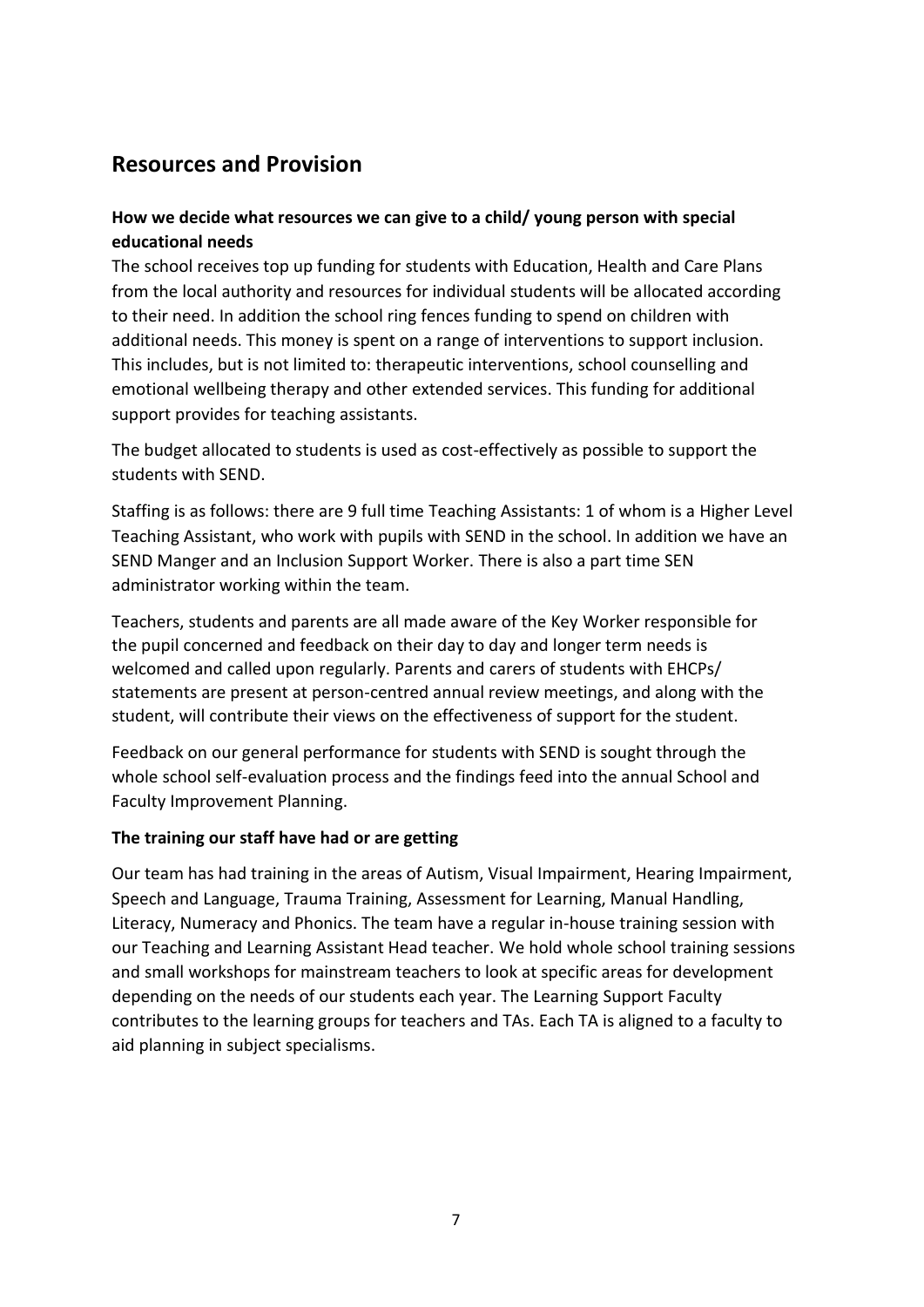## **Communicating with parents**

## **How we check that a child/ young person is making progress and how we keep parents informed**

Progress of all students, including students with additional needs, is continuously monitored by all teachers through regular marking, feedback and assessment. Data on the progress for each student is inputted termly into the School's Information Management system. A progress update report is compiled to show the progress of those students who are being monitored for Special Educational Needs. The parents of those pupils receiving Additional Support and those with an EHC Plan are given targets and reviews via their passport and a school report outlining the progress made and whether they are meeting their targets. The SEN Key Worker will review with the pupils whether the progress made towards their previous targets is sufficient and if so put in place fresh targets. All pupils are encouraged to set their own targets with the teacher and these are recorded on their pupil passport. The targets will be explained to parents at Key Worker evenings; and the ways parents can support these at home will be discussed. Parents or carers of students with EHCPs will also receive feedback at the annual review.

#### **How parents are involved in school life**

At John Mason there is a very good partnership between staff and parents. We communicate with parents at Parents' Meetings, Annual Reviews, and through phone calls and letters home. Parents or carers of students who are interested in applying for a place at John Mason are welcome to come in and visit during the first half term of Year 6. If they are offered a place, a member of the SEND Transition team will then meet with them to find out more about their child's needs. We hope this will be the beginning of a relationship that will ensure that the care and support needed to help each child to learn and develop is in place both at school and at home.

Parents are invited to join annual reviews, parent's evenings, academic review days and Year Learning Co-ordinators frequently hold parent meetings too.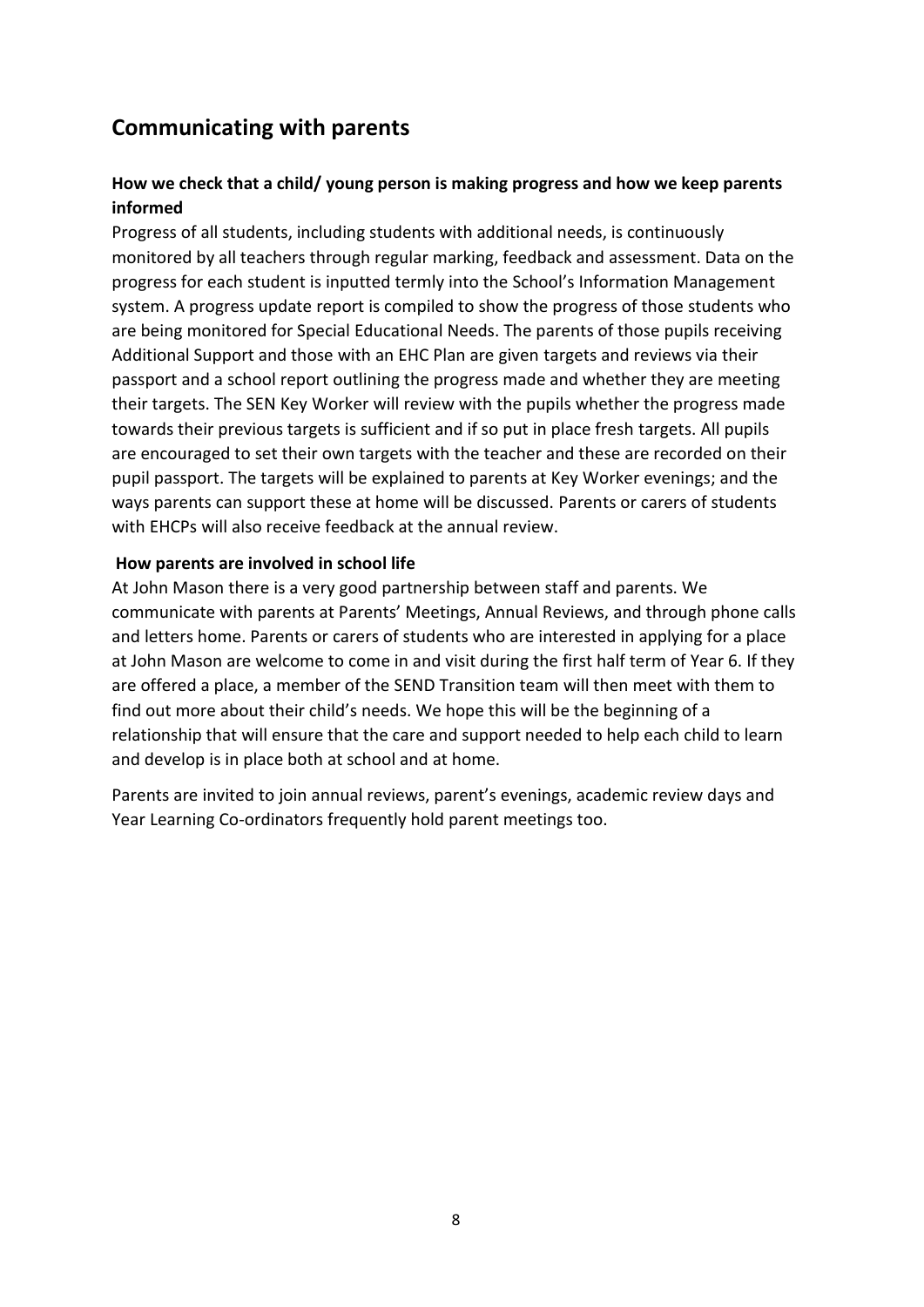## **The wider inclusion of children with SEND**

## **Support we offer for children's/ young people's health and general wellbeing**

Each pupil is a member of a form class (registration group) and has a form teacher who oversees their pastoral wellbeing. The school offers PHSE lessons to all pupils through the tutor programme. There is a School Nurse who draws up care plans for pupils with medical needs and a locked cabinet in the medical room for the storage of medicines. Care plans are made available centrally (with key information displayed in the Staff room), and copies kept with key people involved in the care of the pupils.

Each fortnight our Director of Inclusion holds a School Support Meeting (SSM) for each Key stage, discussing the needs of all vulnerable students, including those on the SEND register. This involves all the professionals that work within the school to help include pupils experiencing difficulties that is affecting their schooling and to ensure their safety and wellbeing. This meeting is attended by the Director of Key Stage 3 or 4, the School Support Manager for that Key Stage or Year group, and the SENCO. We diagnose support needed and this can lead to the involvement of other professional bodies, such as CAMHS representatives, the Police Community Support Officer (PCSO), Educational Psychologists or other alternative providers. Each year group is revisited every fortnight and a grid highlighting the concerns and support offered is kept to check that we have provided a targeted and comprehensive set of measures to support each child.

### **Specialist external services we use when we think extra help is needed**

Within the school, the extended team of professionals hold the qualifications that meet their professional requirements. All teachers at the school are qualified teachers or those on training programmes to obtain that qualification. The Teaching Assistants employed by the school have a range of training and qualifications in areas such as art therapy, dyslexia and exam assessment.

The school uses other external agencies to support its work and offers specialised help to those pupils who are assessed as needing it.

Specialist Teachers for pupils with visual, hearing and physical impairments work with the school to assess the needs of these pupils; the SENCo oversees this area of specialist support.

The Educational Psychologist comes into school to attend meetings with the SEND Team and parents or carers and to meet with and assess pupils who already receive support but are causing concern. The Educational Psychologist is also involved in the assessment and review of pupils who have an Education Health and Care Plan and advising staff on strategies for supporting students.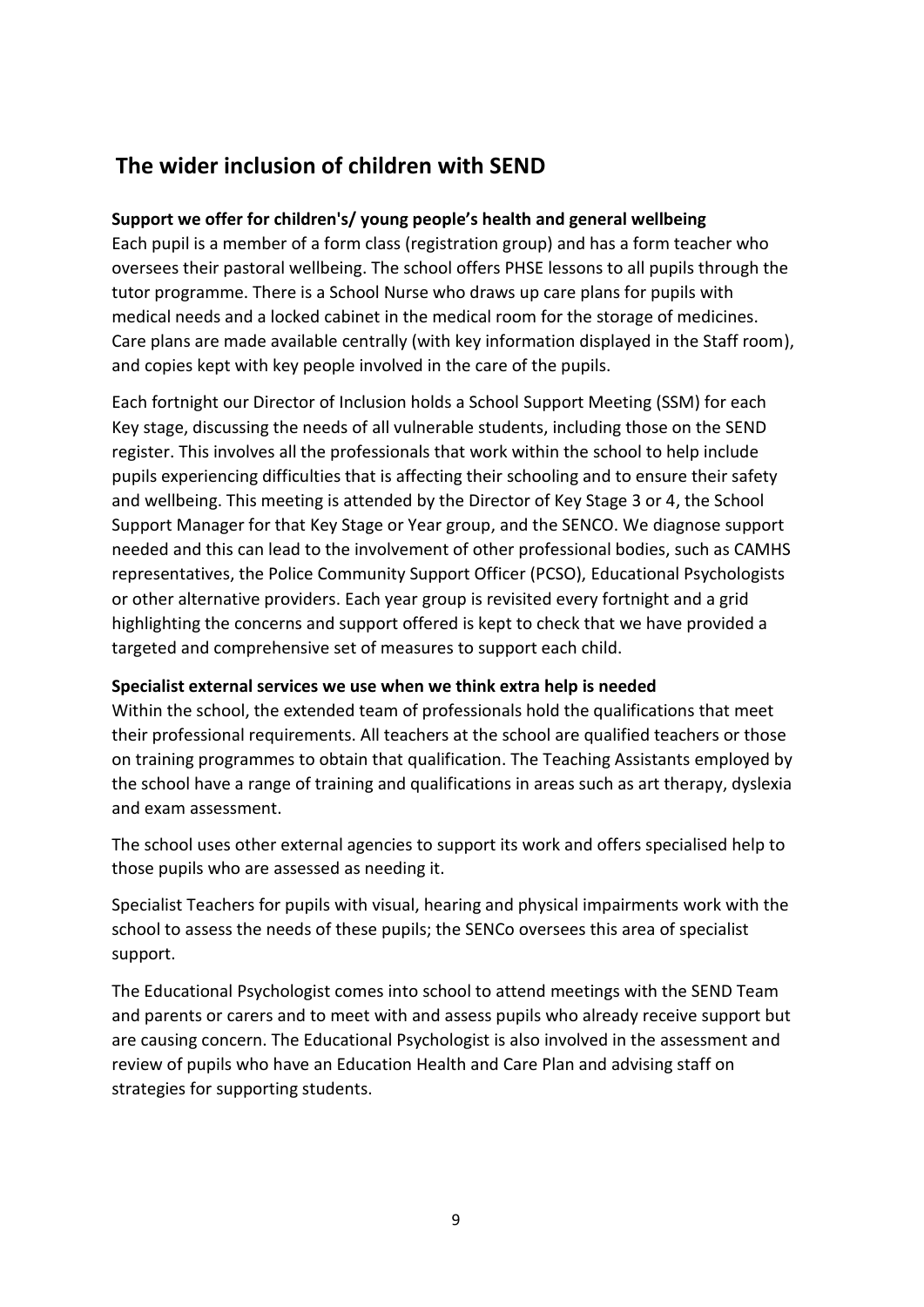#### **How we include children/young people in activities and school trips**

We aim to include pupils with SEND in all appropriate out of hours activities and organise the resources in terms of support and transport to facilitate their participation. Likewise with trips, when a student will benefit from a trip, we draw up risk assessments with help from pupils, parents and medical professionals that will enable them to take part safely. These are used by the trip leader to ensure that all staff are aware of any special arrangements or what to do and who to contact in an emergency. We also organise some trips with pupils with SEND in mind such as to museums, plays and places of interest.

We offer a safe place to socialise in Learning Support at break and lunch times; there is a programme of after school enrichment clubs for pupils as well, with a homework support club in Learning Support for students on the SEND register. All children on the wider SEND register are monitored for their participation in extra-curricular activities.

#### **Our school environment**

John Mason School is completely accessible for children and adults with mobility issues. The school is wheelchair accessible as there are three lifts which can take pupils and staff up to the first floor. There are three accessible toilets within the school and a changing area available in school for those who need it.

Depending on the needs of individual students the school makes adjustments to the environment where necessary e.g. buying specialist chairs for the Science labs or ordering additional equipment such as walking frames through Occupational Therapy. All classrooms for non-practical subjects have carpets so that background noise is greatly reduced for the hearing impaired students. Signage and markings on the stairs have been designed with people with visual impairment in mind. We have a Premises Manager who monitors the smooth running of the school building to ensure that inclusion is facilitated.

### **How we prepare for children/young people joining our school and leaving our school**

There is a team of staff at John Mason who are responsible for making sure that all students make a smooth transition from primary school. When we know the pupils who have a place at John Mason, we visit them at their primary schools, meet with their parents or carers and attend Annual Reviews when we can. A report is drawn up and used to prepare all staff to meet the pupils' needs. We invite the students in for special sessions in advance to get them used to the new environment, meet their teachers and new peers. This is part of the transition package organised by the Y7 pastoral team and the SENCo and transition TA.

Key workers support pupils with SEND at each transitional stage, whether it is making options choices in Year 9 or course and college choices in Year 11 or post school options at Year 13. Continuity of support is a priority for us, as is ensuring that young people are fully informed and active participants in decisions about their future.

The Careers Service will prioritise students who are disadvantaged or on the SEN register to meet and advise them on the GCSE or college courses in which they are interested. This is discussed with parents at the annual review.